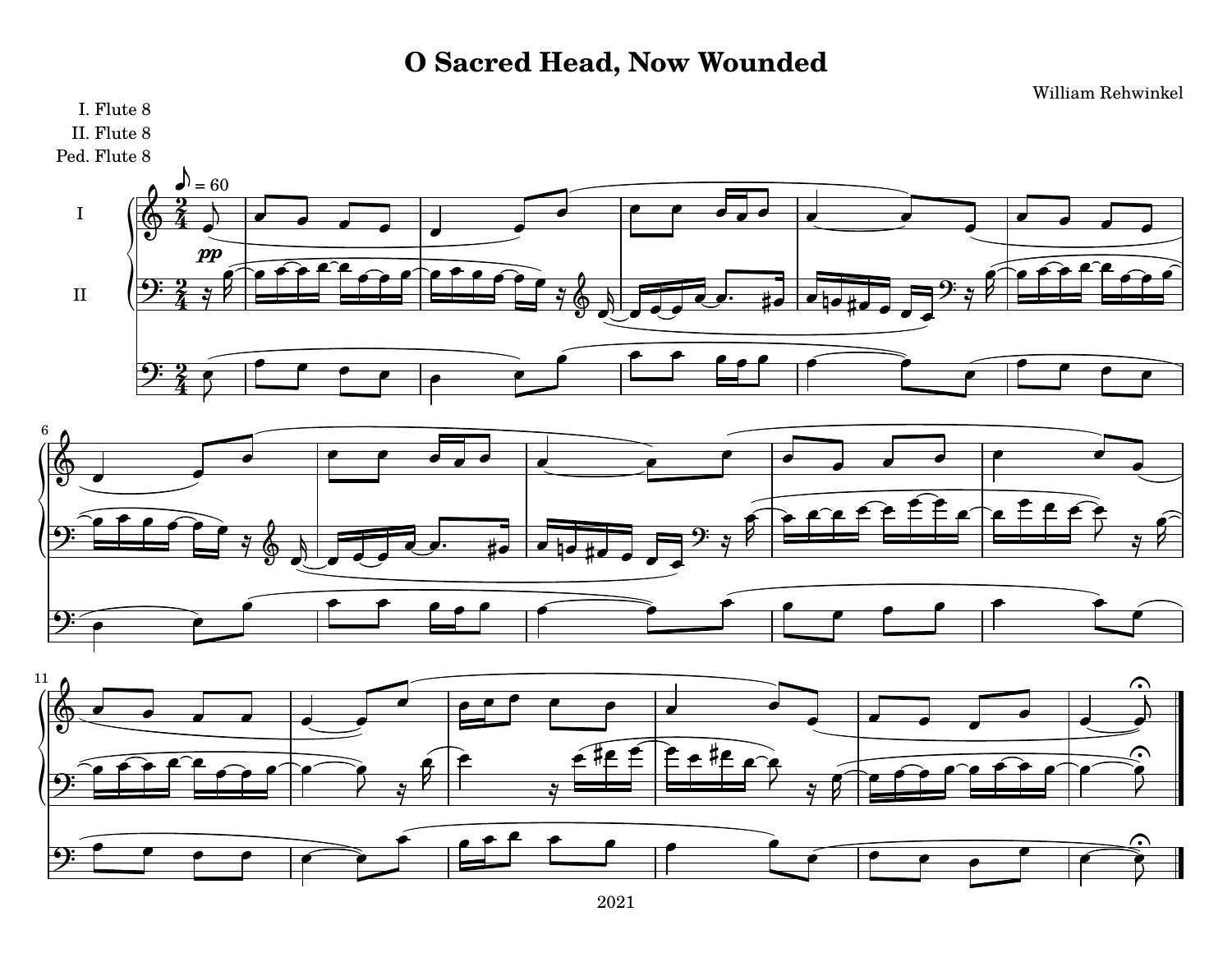Man. Viola de Gamba 8, Diapason 8

Ped. Voix Humaine 4, Tremulant (Rec. Tirasse)







2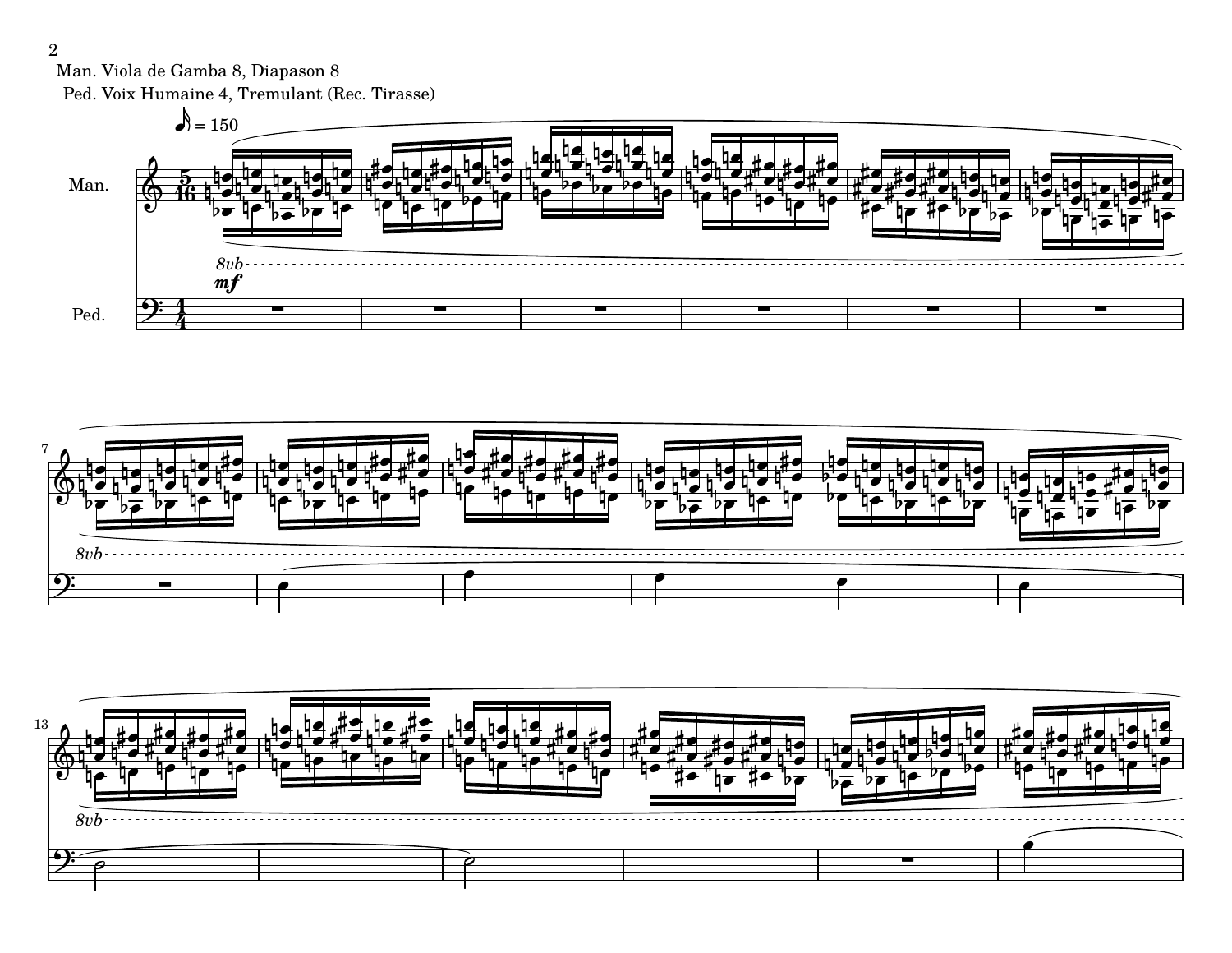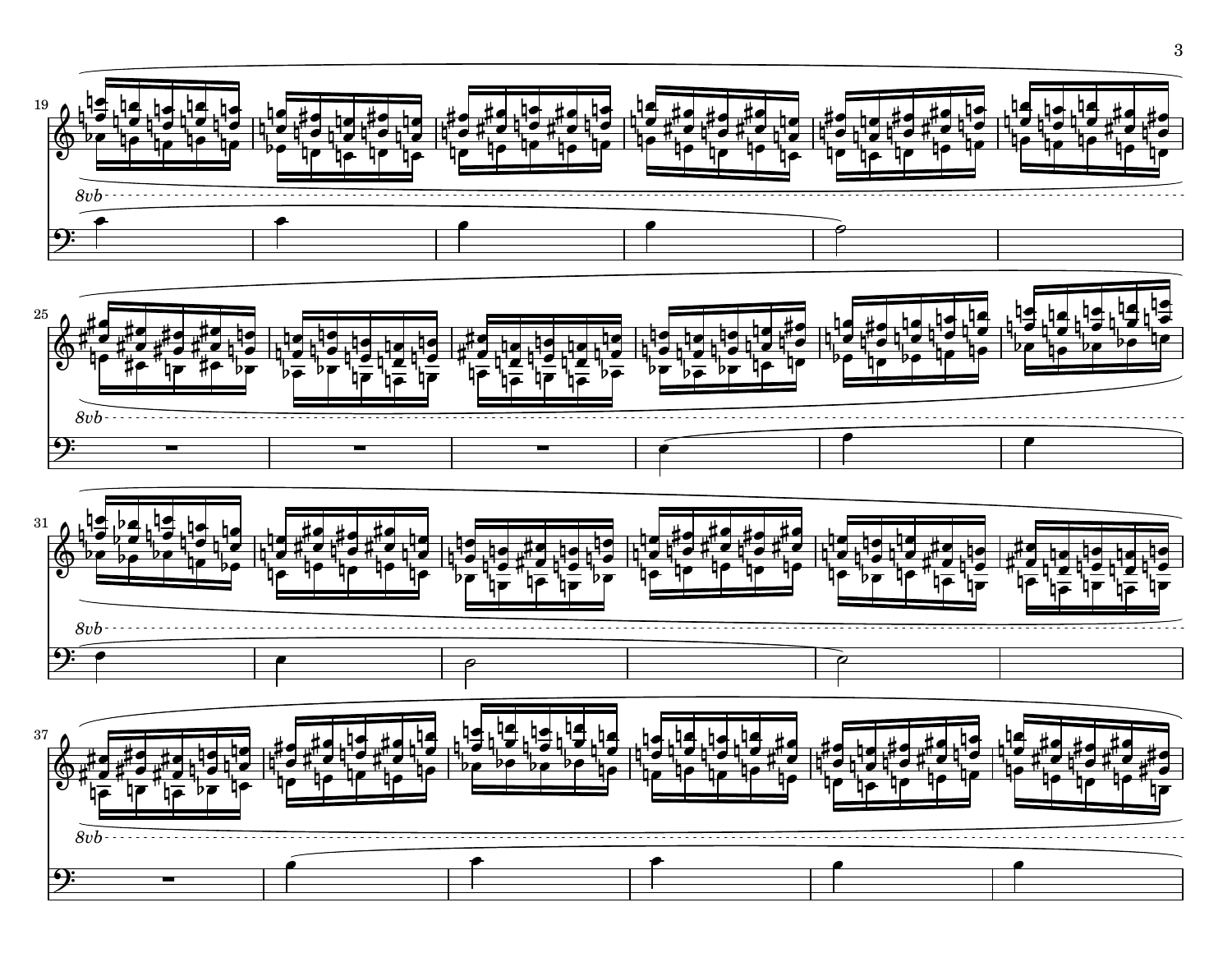

4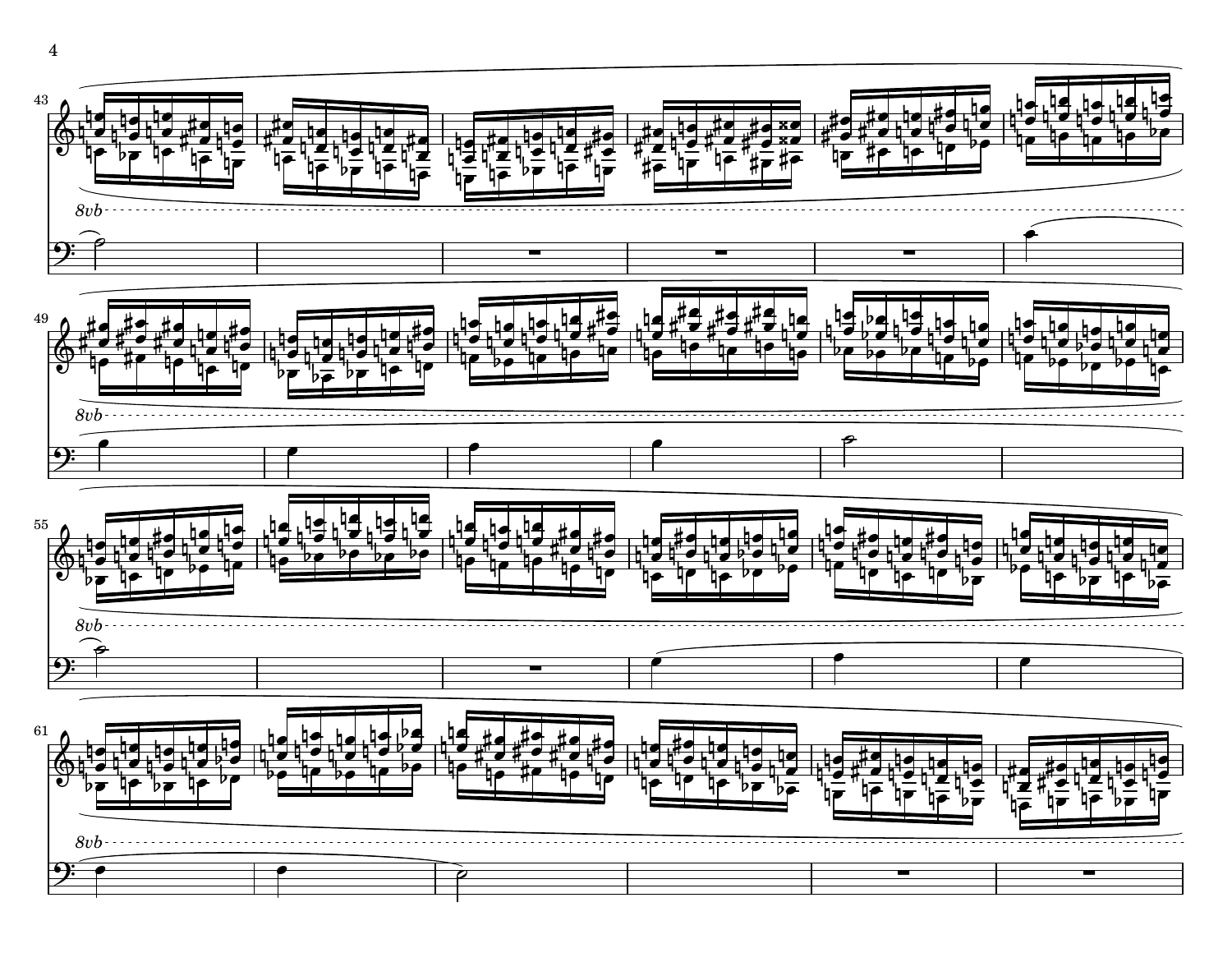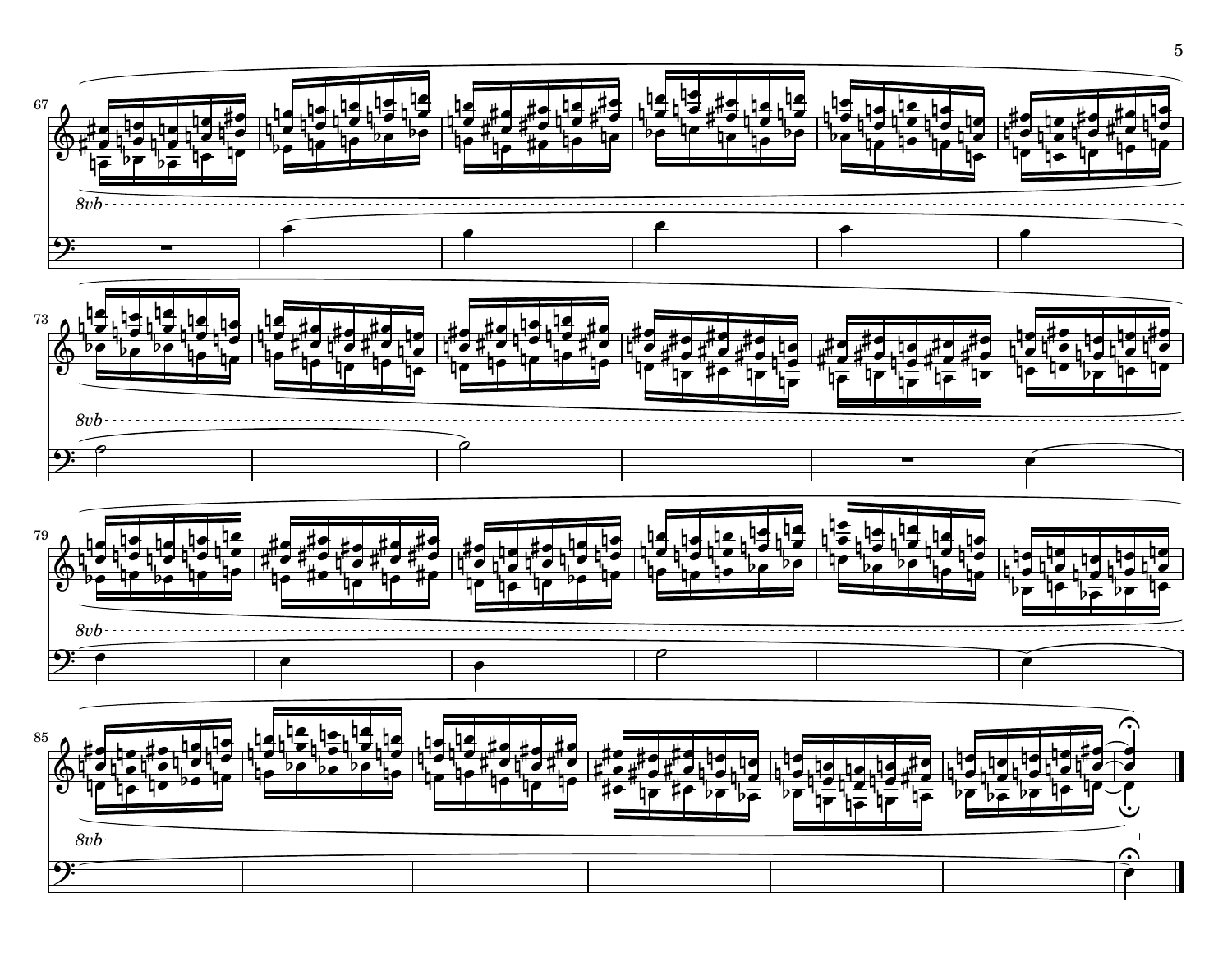

II. Principal 8

I. Principal 8

Ped. Flute 8

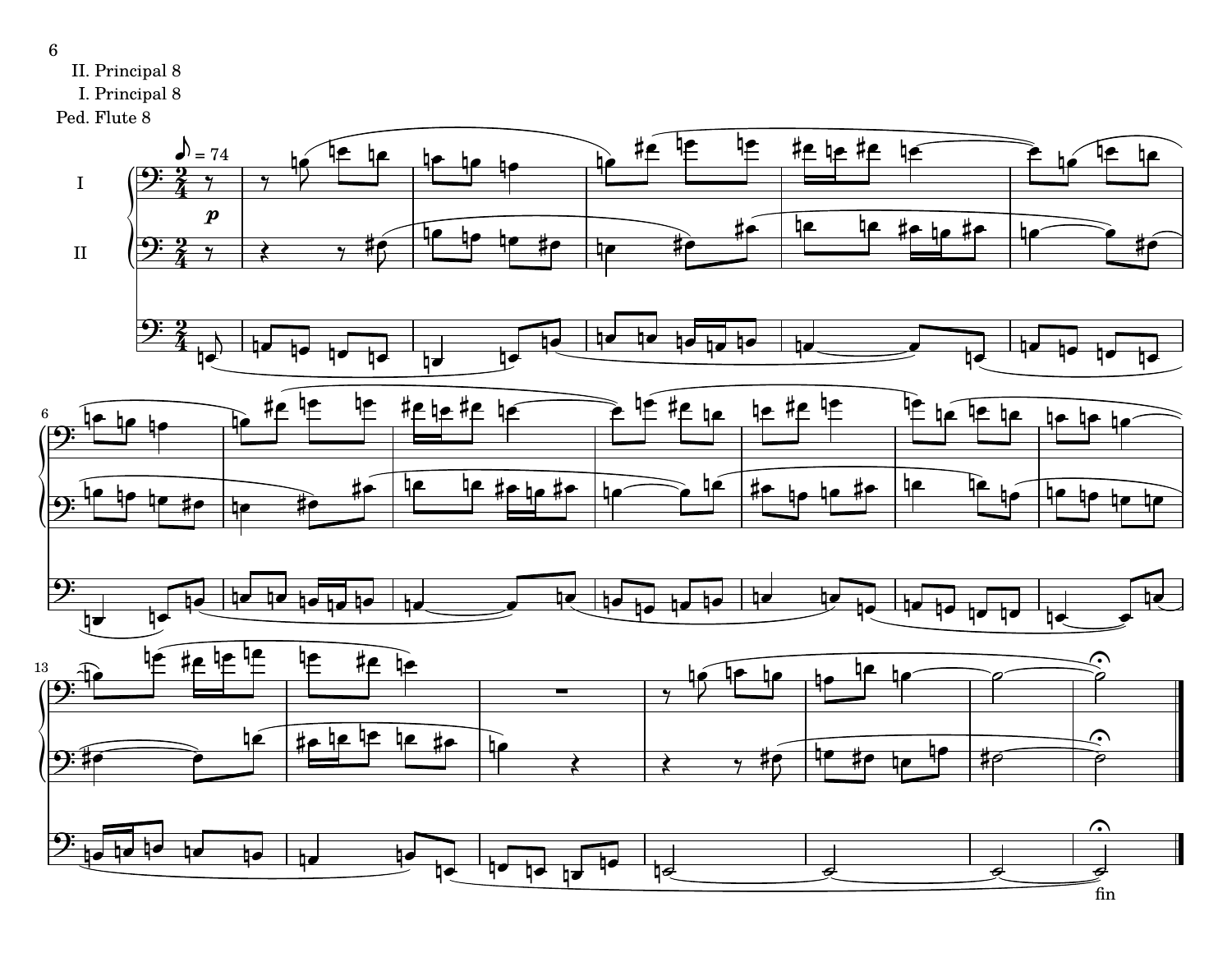

I. Sesqualtera II (Nasard 2 2/3, Tierce 1 3/5) Solo

Ped. Bass (C-B) Bourdon 32, Subbas 16

Ped. Treble (from c) Rohr Schalmei 4



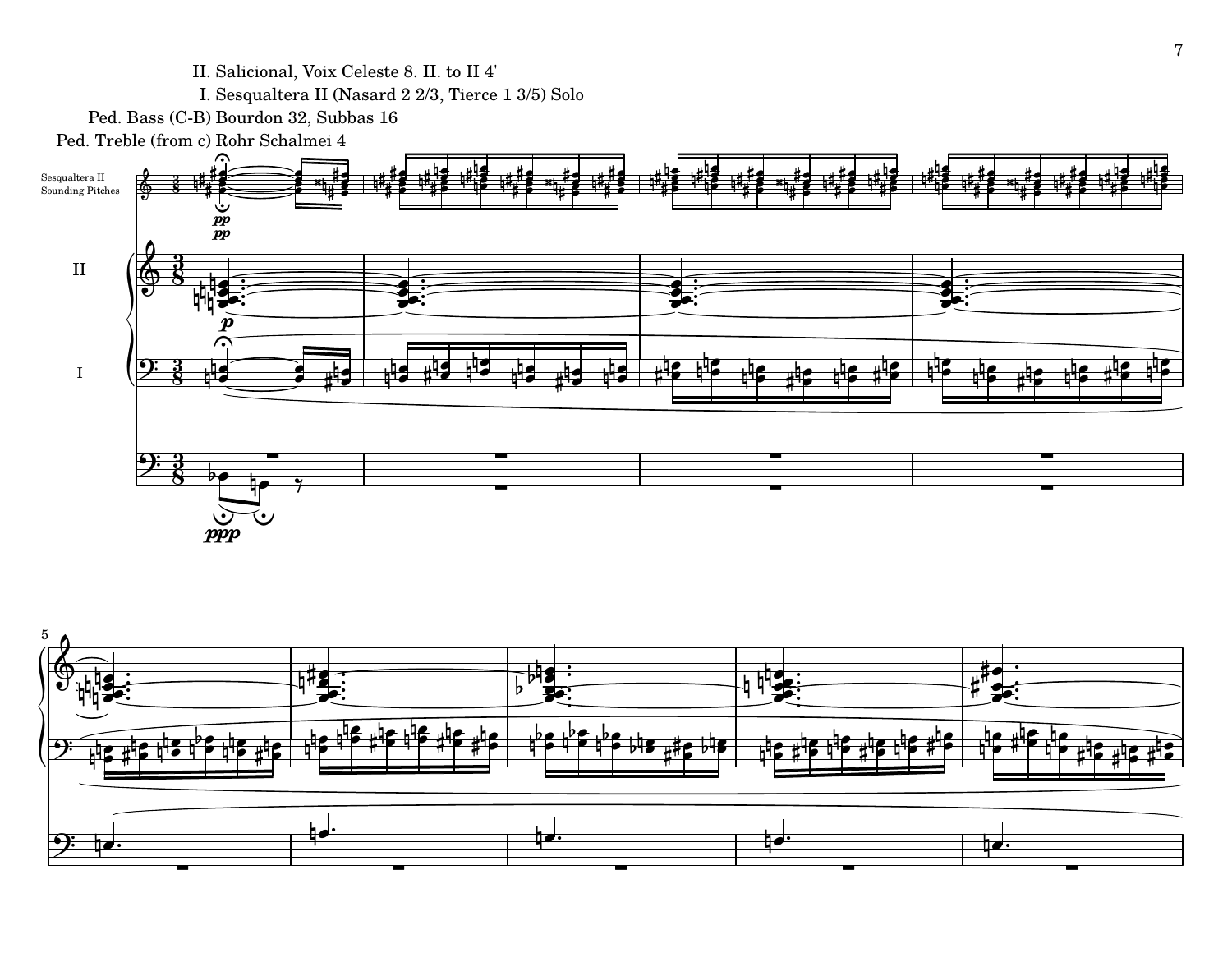



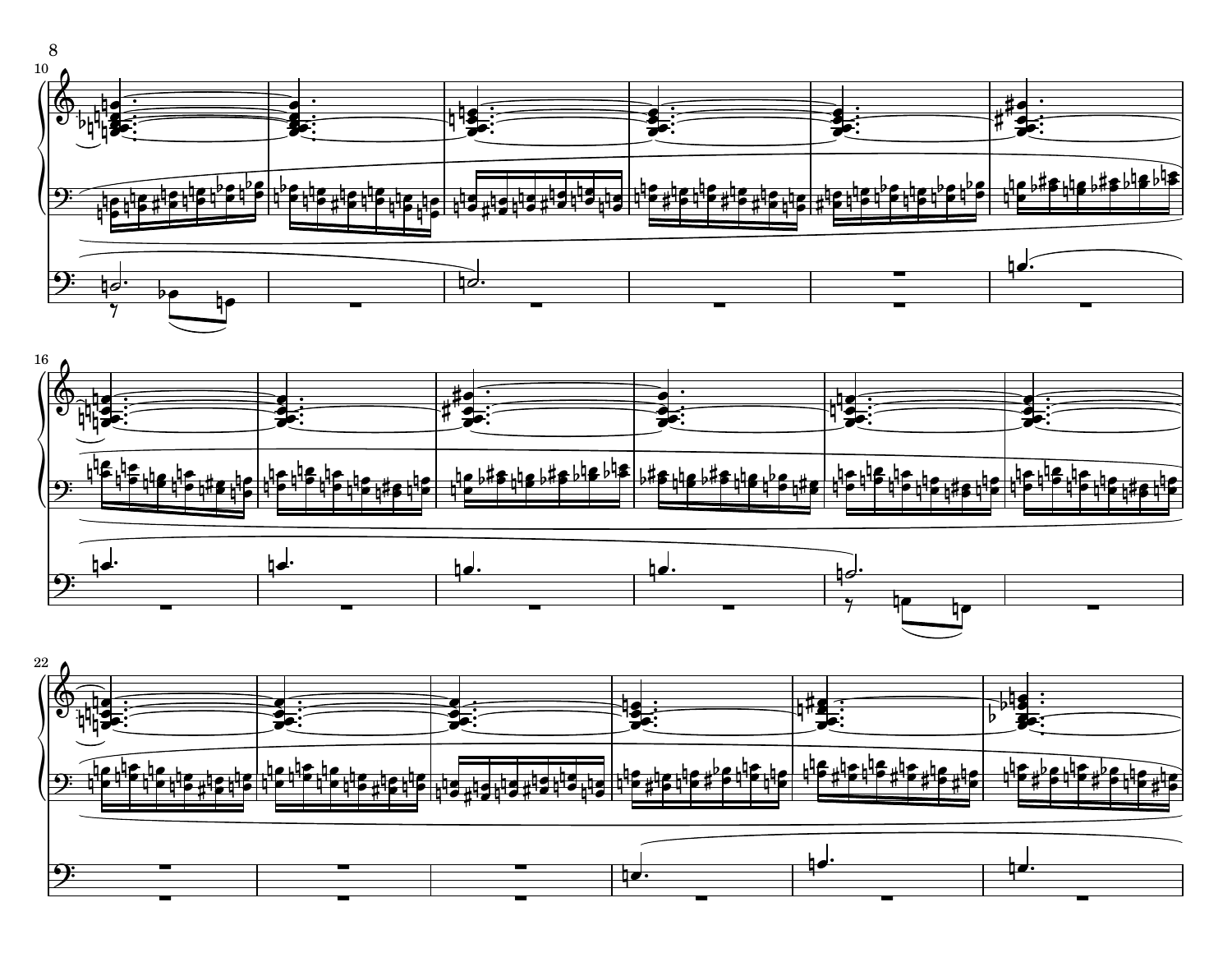



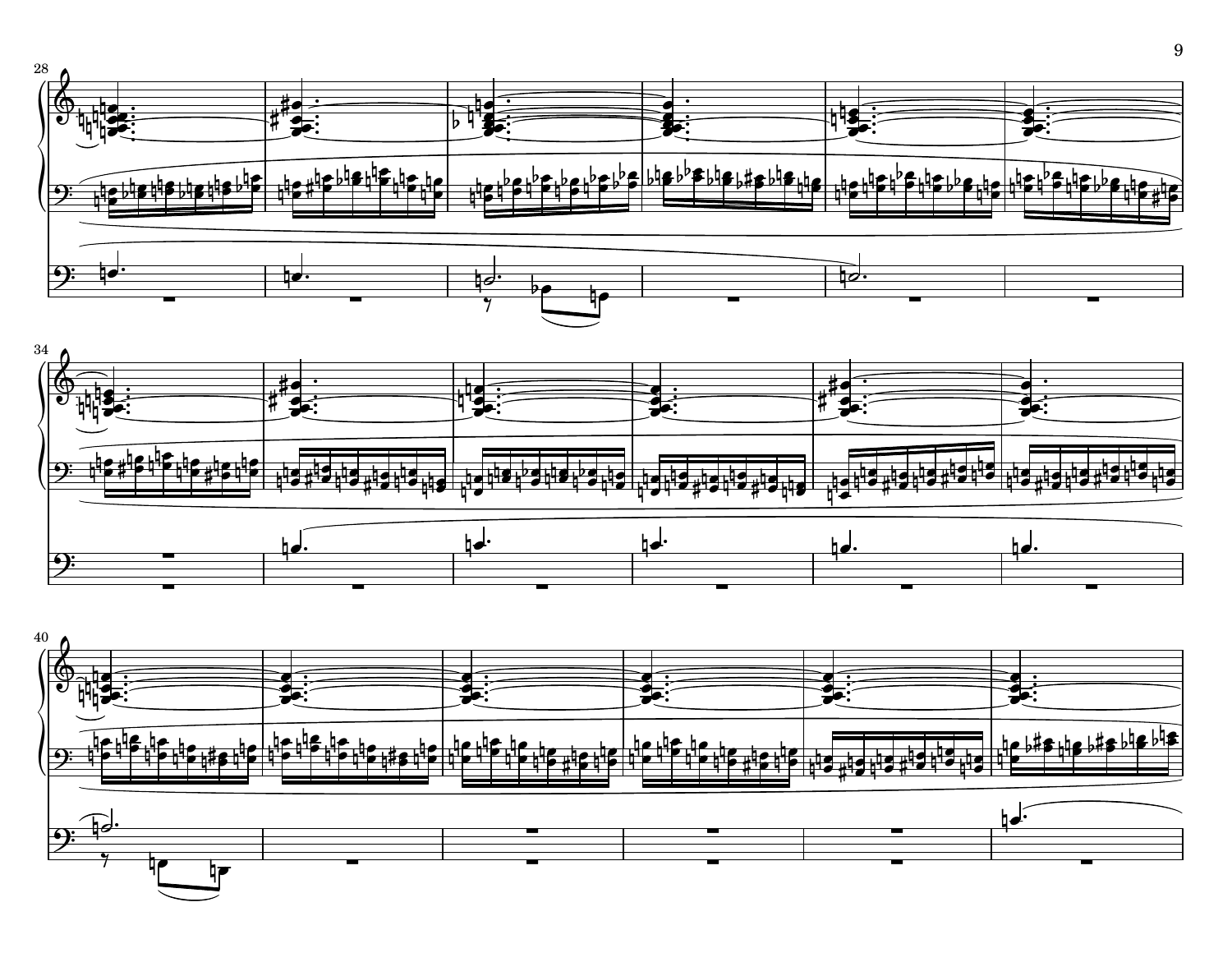



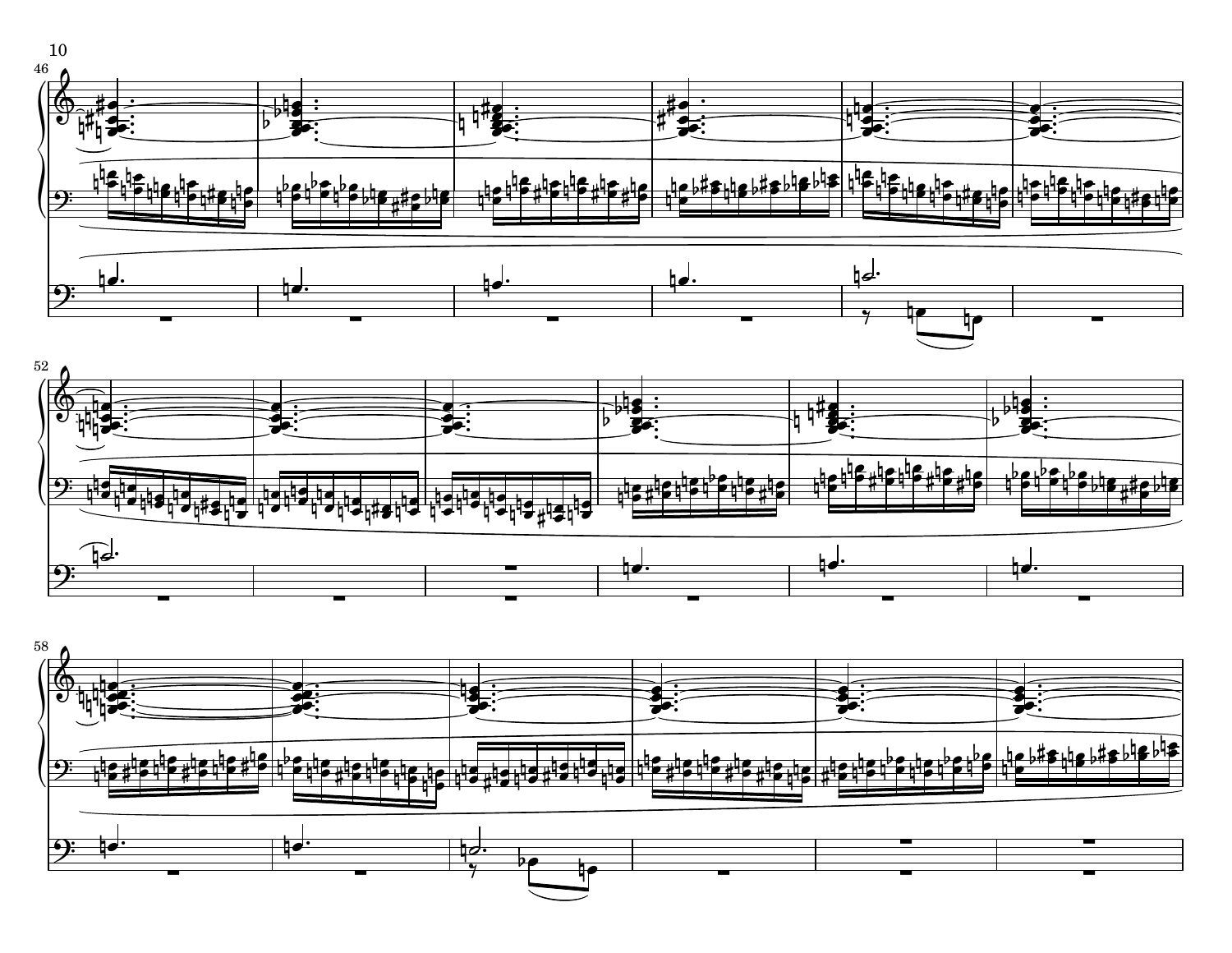